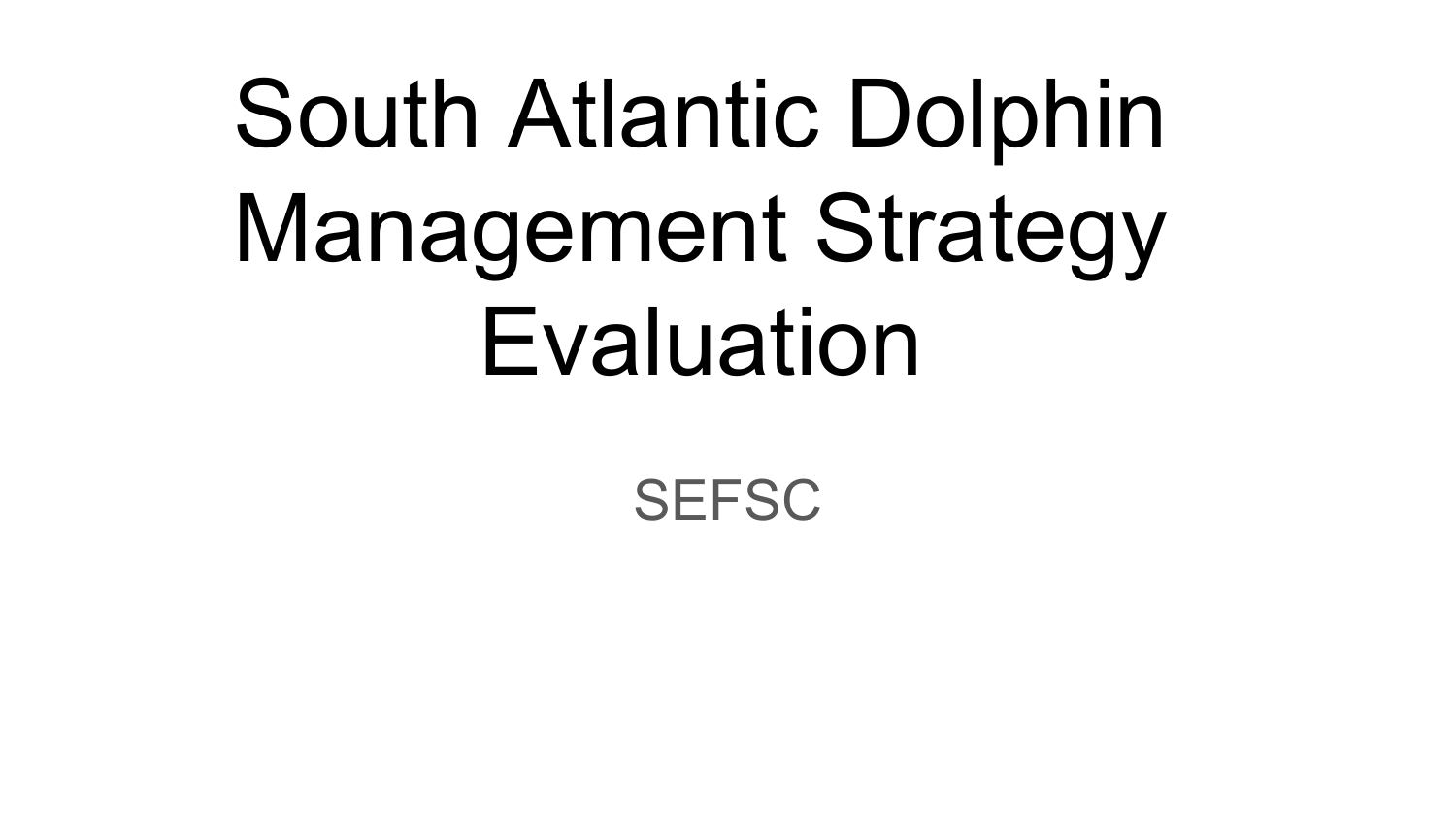## Dolphin MSE talk outline

- 1. Project goals & objectives
- 2. Status, timeline, funding, personnel
- 3. Plans to overcome the current impediments to an assessment, such as the lack of survey and biological data, international migrations, and international landings
- 4. Definition of "management procedures"
- 5. MSE within the MSA process of developing scientific advice, setting catch levels and developing management actions (e.g., will it provide support for an ABC? Stock status criteria and status determination?)
- 6. Project deliverable
- 7. Stakeholder participation and involvement
- 8. Support requested of the Council and Council staff and role of APs and the SSC
- 9. Future outlook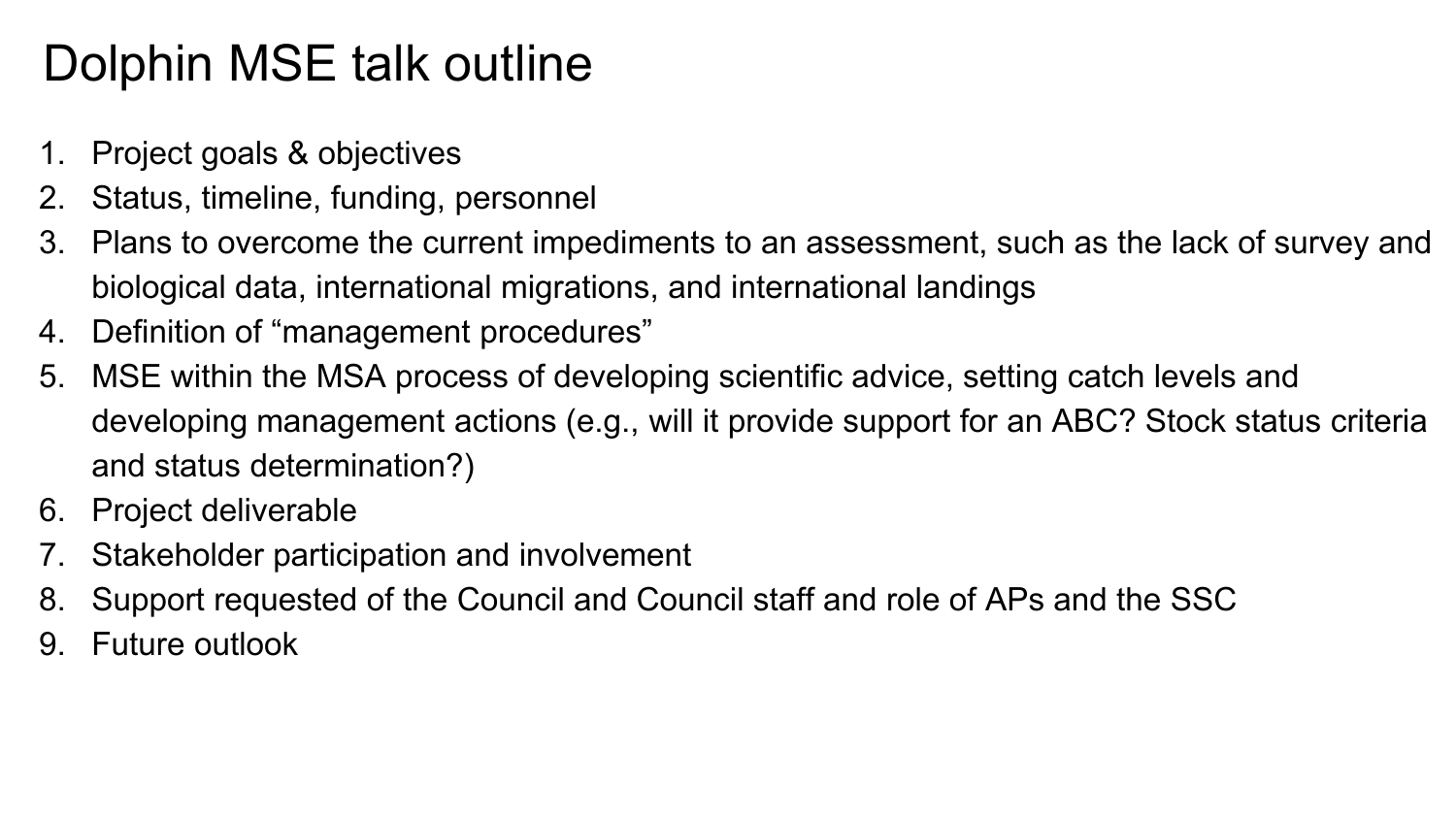#### 1. Project goals & objectives

- Dolphin challenges the best assessment+projection paradigm
	- Highly migratory, internationally exploited, large recreational fishery,
	- Highly productive w/ strong environmental influence
	- Short lifespan, especially with respect to data-management lag e.g. almost all are dead by the time management would be in action
	- Likely not a unit-stock within Council jurisdiction
- Builds upon stakeholder participatory workshops (McPherson, Karnauskas, et al., 2022; Tech Memo)
	- Differing perspectives on local abundance
	- Regional trends in fishery objectives
- Necessitates another look at current management practices





*Project Goal: Develop an empirical (e.g. index-based) management procedure to provide ABC and OFL advice that best achieves the multiple operational management objectives of the fishery.*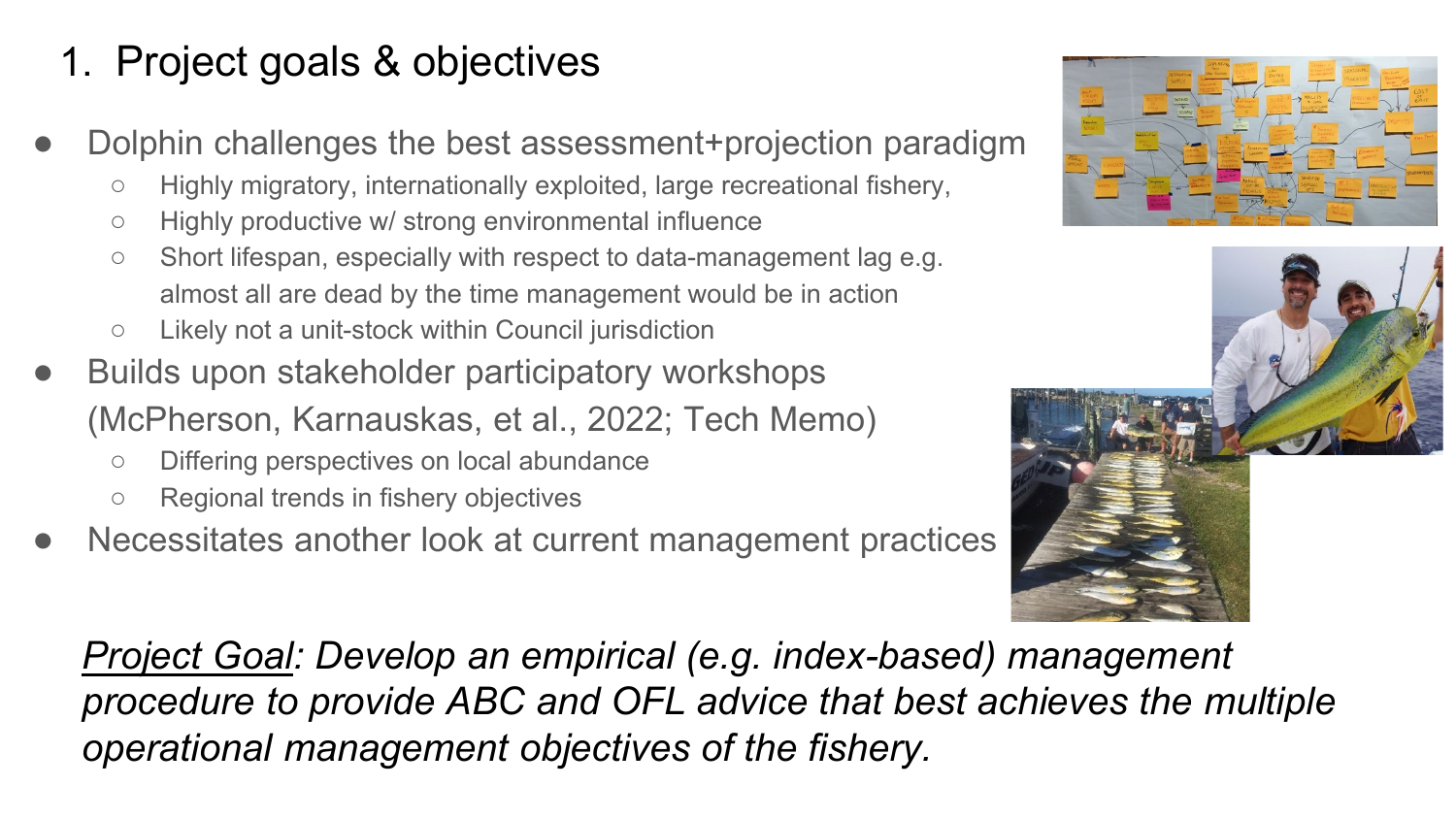# Management strategy evaluation (MSE)

Framework to develop and test management procedures using closed loop simulation

Considers trade-offs in fishery management by measuring MP performance based on multiple objectives

"Stress test" the robustness of a management procedure to many uncertainties

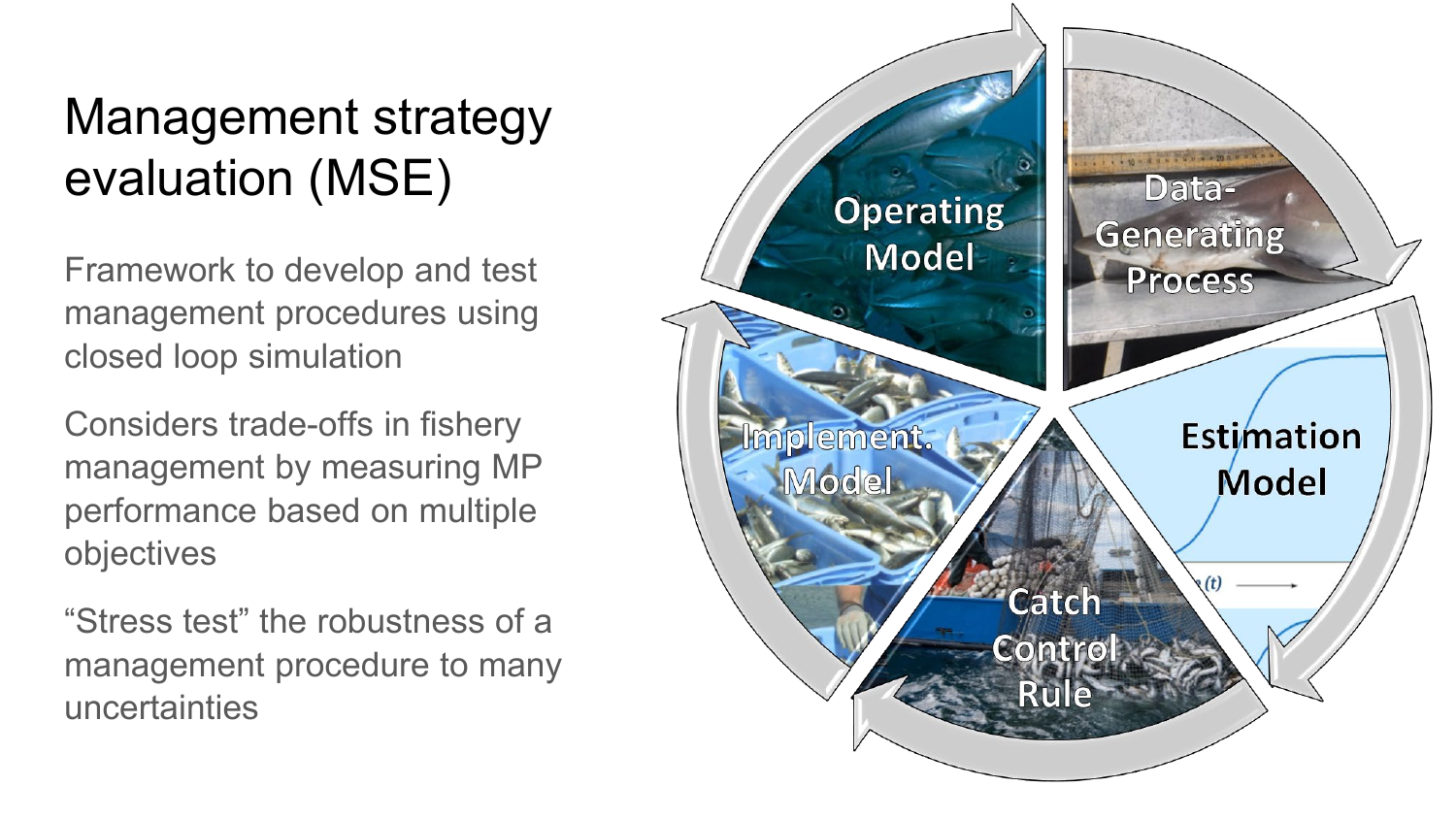# 2. Status & **Timeline**

Beginning stages of MSE conceptualization and model development

Planning stakeholder workshops (to be held starting in 2022)

Peer-review TBD

| <b>Time</b>           | <b>Action</b>                                                                                                                                                                       |
|-----------------------|-------------------------------------------------------------------------------------------------------------------------------------------------------------------------------------|
| 2020-2021             | Dolphin Wahoo Participatory Workshops to define conceptual management<br>objectives                                                                                                 |
| Summer/Fall<br>2022   | Public meetings to get management objectives<br>also consider uncertainties and MPs<br>Identify 'hard' operational management objectives for any dimension<br>if possible/necessary |
| Fall 2022             | Build/condition OMs                                                                                                                                                                 |
| Fall 2022             | Build MP-feedback loop                                                                                                                                                              |
| Winter/Spring<br>2023 | Finalize MSE design (sign off on OM grid and structure, data sources,<br>assumptions, suite of candidate MPs, etc.)                                                                 |
| Winter/Spring<br>2023 | Initial MSE runs                                                                                                                                                                    |
| Spring 2023           | Revisit stakeholders<br>Present management tradeoff space<br>Refine operational objectives                                                                                          |
| Spring/Summer<br>2023 | Tune MP to meet/maximize operational objectives                                                                                                                                     |
| Summer 2023           | Summarize & write up results                                                                                                                                                        |
| Fall 2023             | Follow up with / present results to stakeholders                                                                                                                                    |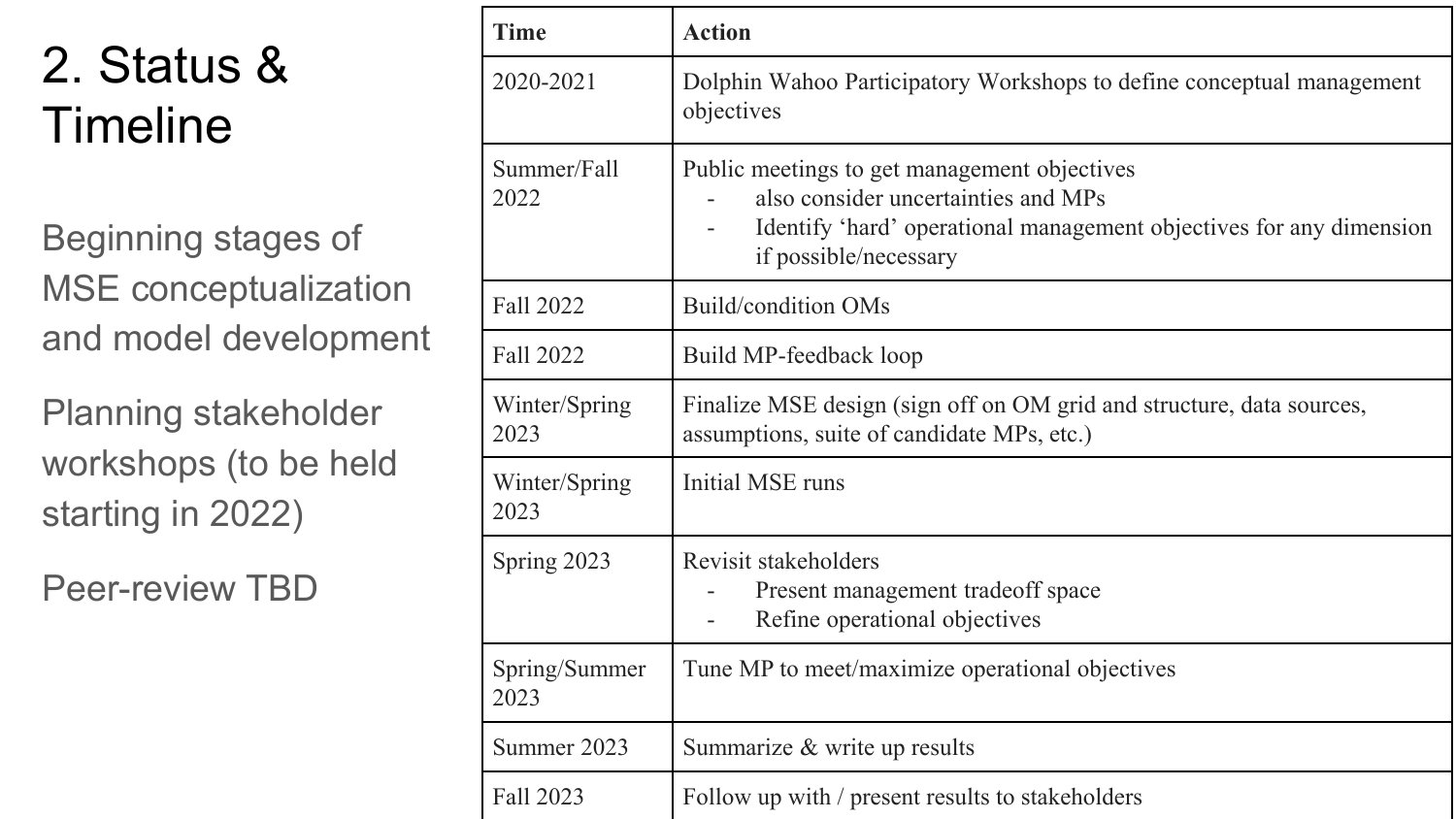#### *Dolphin Wahoo Participatory Workshops*

#### **NC/VA Workshops - 2020**

**Beaufort, NC – March 9** 7 participants (for-hire, private)

**Wanchese, NC – March 10** 14 participants (commercial, for-hire)

**Virginia Beach, VA – March 11** 4 participants (for-hire, private)

#### **Florida Workshops - 2021**

Scheduled for summer 2020; postponed due to COVID; decision to go virtual

**One-on-one phone calls - March 2021**  12 participants (for-hire, private)

**Group webinar – April 12** 9 participants (for hire, private)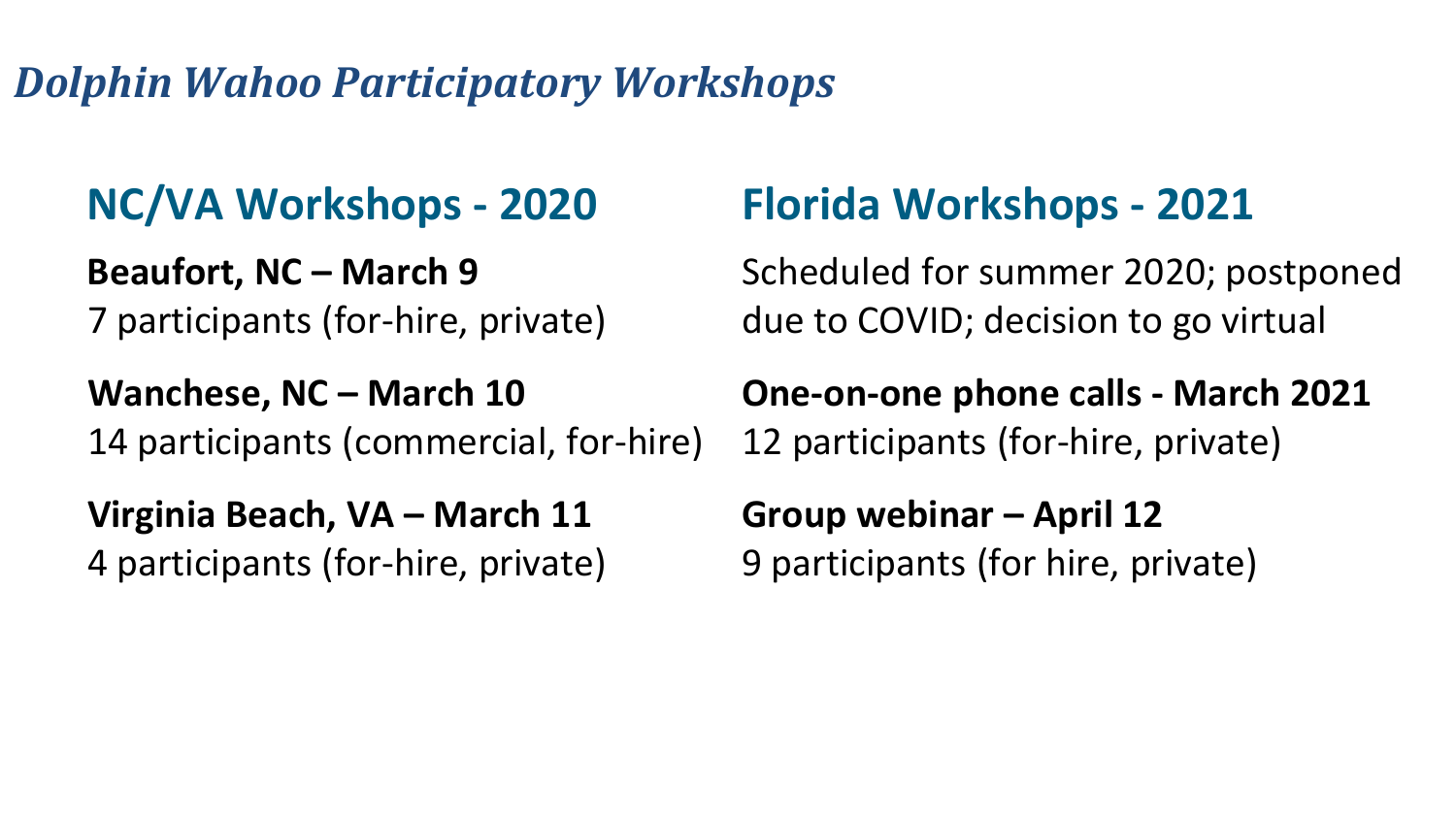# 2. Personnel (so far) & Funding

- MSE led by Matt Damiano (NCSU; NMFS-SeaGrant Pop Dy Funded)
- With contribution from Jie Cao (NCSU; MARFIN-funded), Cassidy Peterson, Kyle Shertzer, Mandy Karnauskas, Matt McPherson (SEFSC-funded), Wess Merten (Beyond Our Shores; volunteer)
- SEFSC has funding for stakeholder workshops

#### Leveraged research

- Stakeholder participatory workshops (SEFSC & SAFMC)
	- conceptual management objectives
	- Local ecological knowledge & Social media analyses: fishing seasonality, temporal abundance trends, fishery drivers
- Spatiotemporal distribution using VAST modeling analyses (Matt Damiano et al.)
- Long-term tagging program (Wess Merten Beyond Our Shores)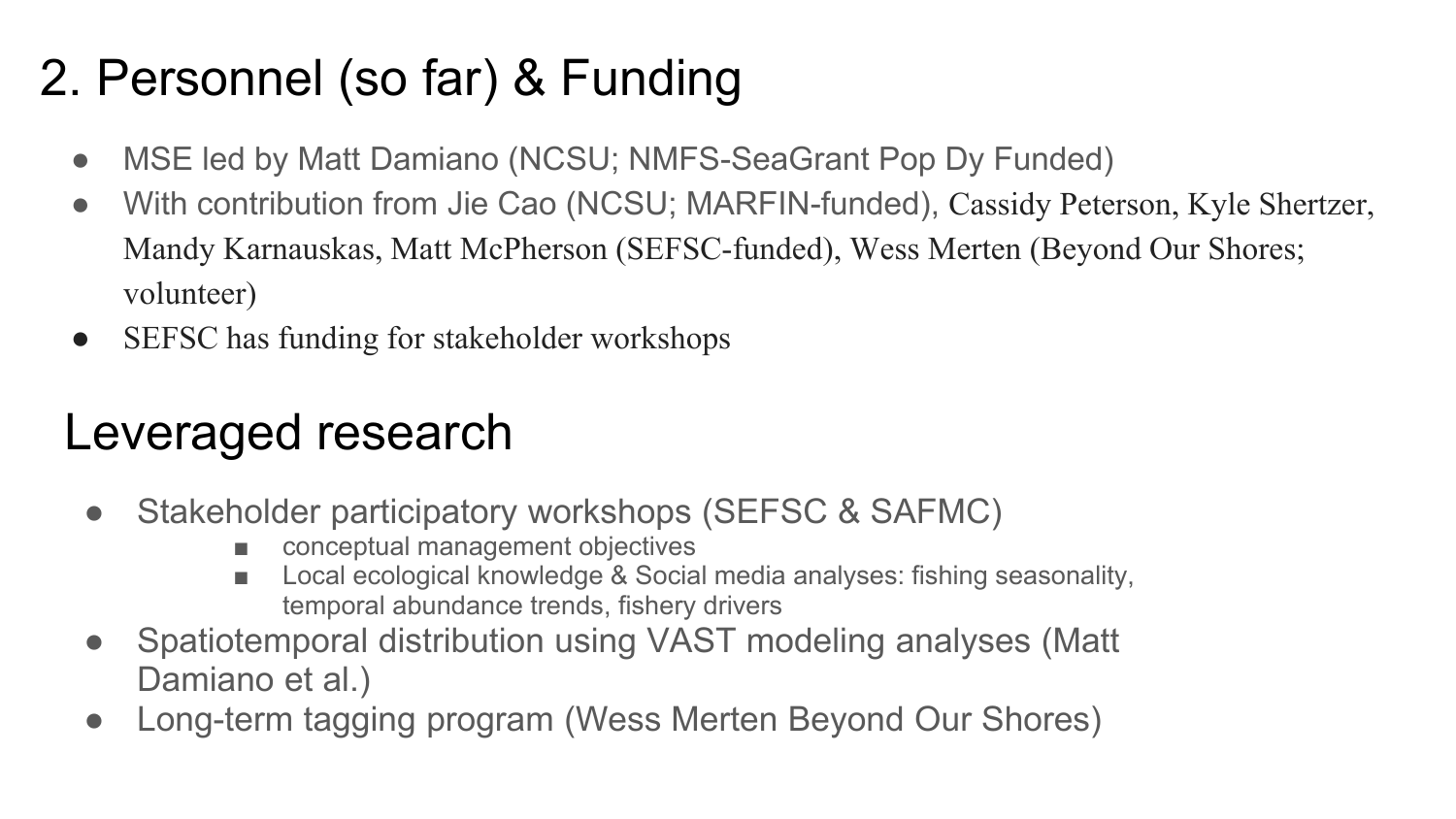3. Plans to overcome impediments to an assessment, such as the lack of survey and biological data, international migrations, and international landings

- Key aspect of this MSE is to develop CPUE indices from commercial longline or recreational datasets, which could inform an eventual assessment
- Karnauskas et al. explored international landings, substantial removals come from U.S. fisheries
- Infrastructure for international management does not currently exist- so the goal of this MSE is to best manage what nature (or international fisheries outside of our control) give us
- Possible developments at WECAFC may address dolphin in the greater Caribbean; e.g. formation of a dolphin-flyingfish WG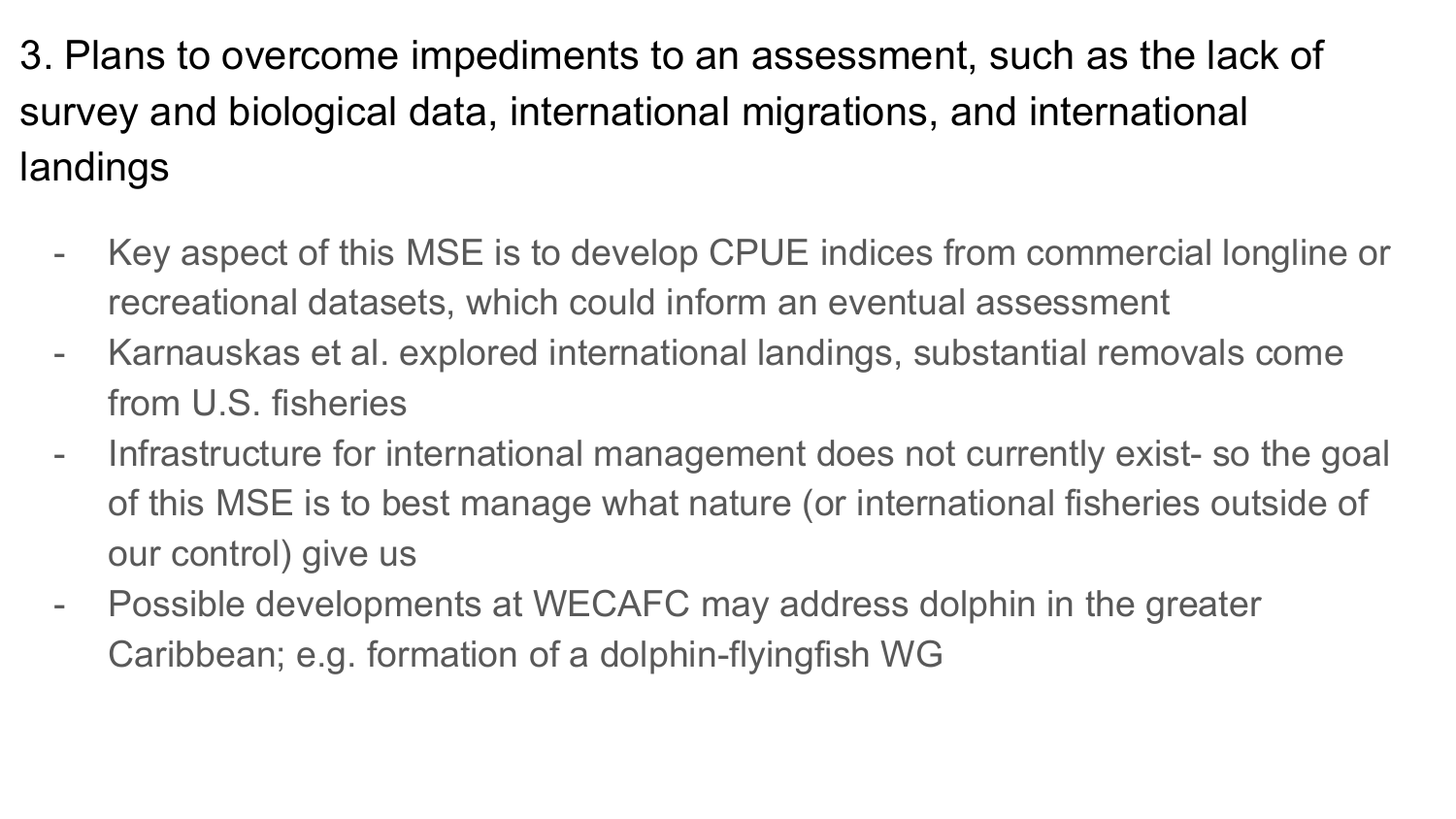#### 4. Definition of "management procedures"

- Fishery management "thermostat"
- A pre-defined process used to adaptively manage living marine resources
- Designed to achieve specific management objectives (e.g., maximize catch, minimize risk to resource, maintain catch stability, maximize catch rate, etc)
- MP defines the entire 'recipe' for setting the ABC as well as for the management action such as spatial/fleet allocations, size/bag limits, etc



**Empirical MPs** – management procedures that are 'model-free' or do not use a population model to estimate stock status, but rather use an indicator from resource monitoring data (e.g., catch-per-unit-effort, mean size, etc.) to adjust allowable catch from year-to-year.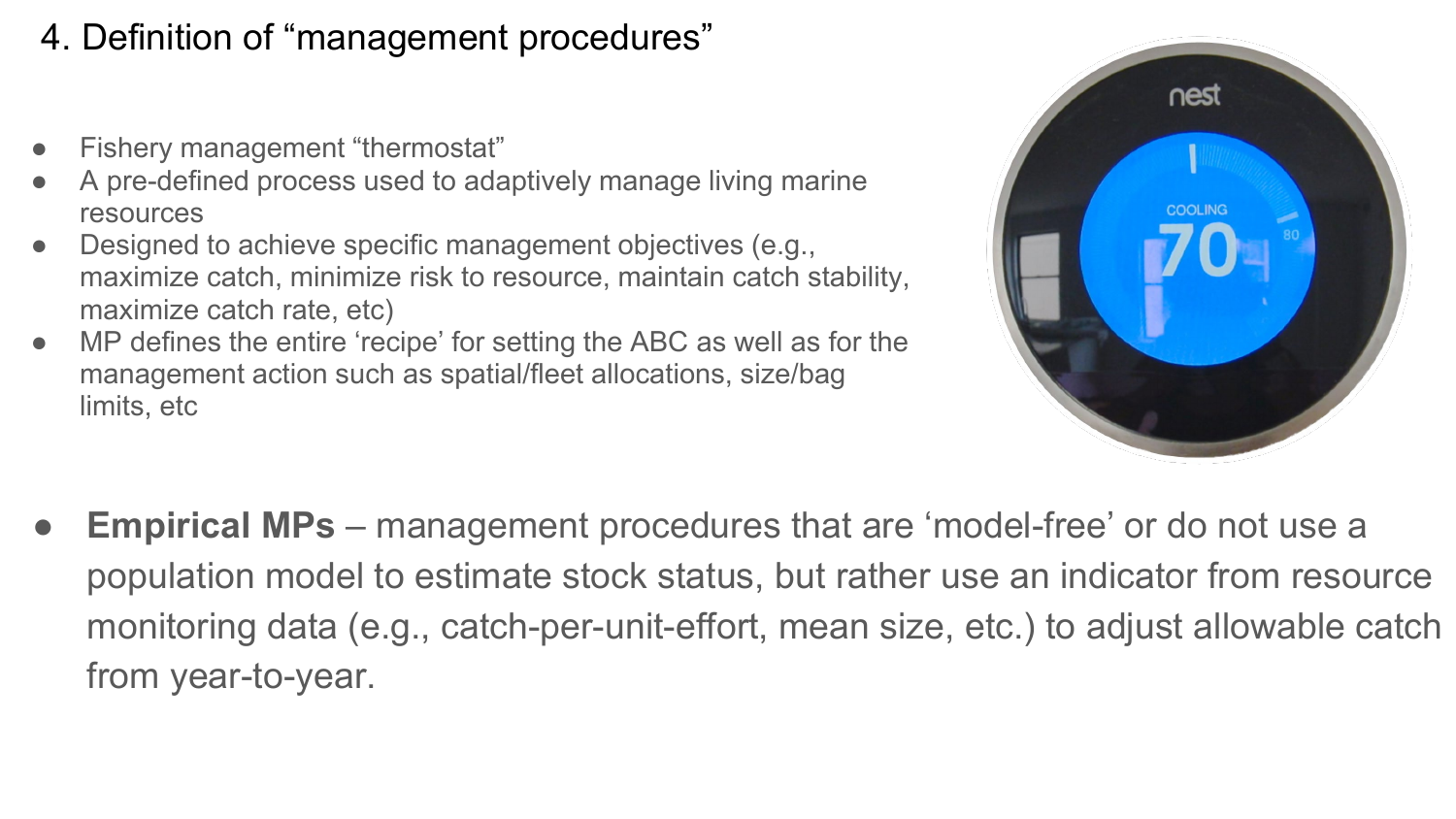#### 5. Management procedures within the MSA framework

Q1: Would MPs provide stock status determination criteria?

- With regard to biomass, not necessarily. Often science does not support MSY-based status: *"When data are not available to specify SDCs based on MSY or MSY proxies, alternative types of SDCs that promote sustainability of the stock or stock complex can be used....If alternative types of SDCs are used, the Council should explain how the approach will promote sustainability of the stock or stock complex on a long term basis."* Open question as to whether a simulation-tested management procedure is sufficient to demonstrate that it will achieve desired status.
- With regard to F; if catch  $>$  OFL, then overfishing determination can be made

Q2: How does an MP explicitly account for multiple (often competing objectives) within MSA

- MSA specifies "*Optimum yield as the amount of fish that will provide the greatest overall benefit to the Nation, particularly with respect to food production and recreational opportunities and taking into account the protection of marine ecosystems; that is prescribed on the basis of the MSY from the fishery, as reduced by any relevant economic, social, or ecological factor;"*
- Within OY there is substantial room for considering multiple objectives.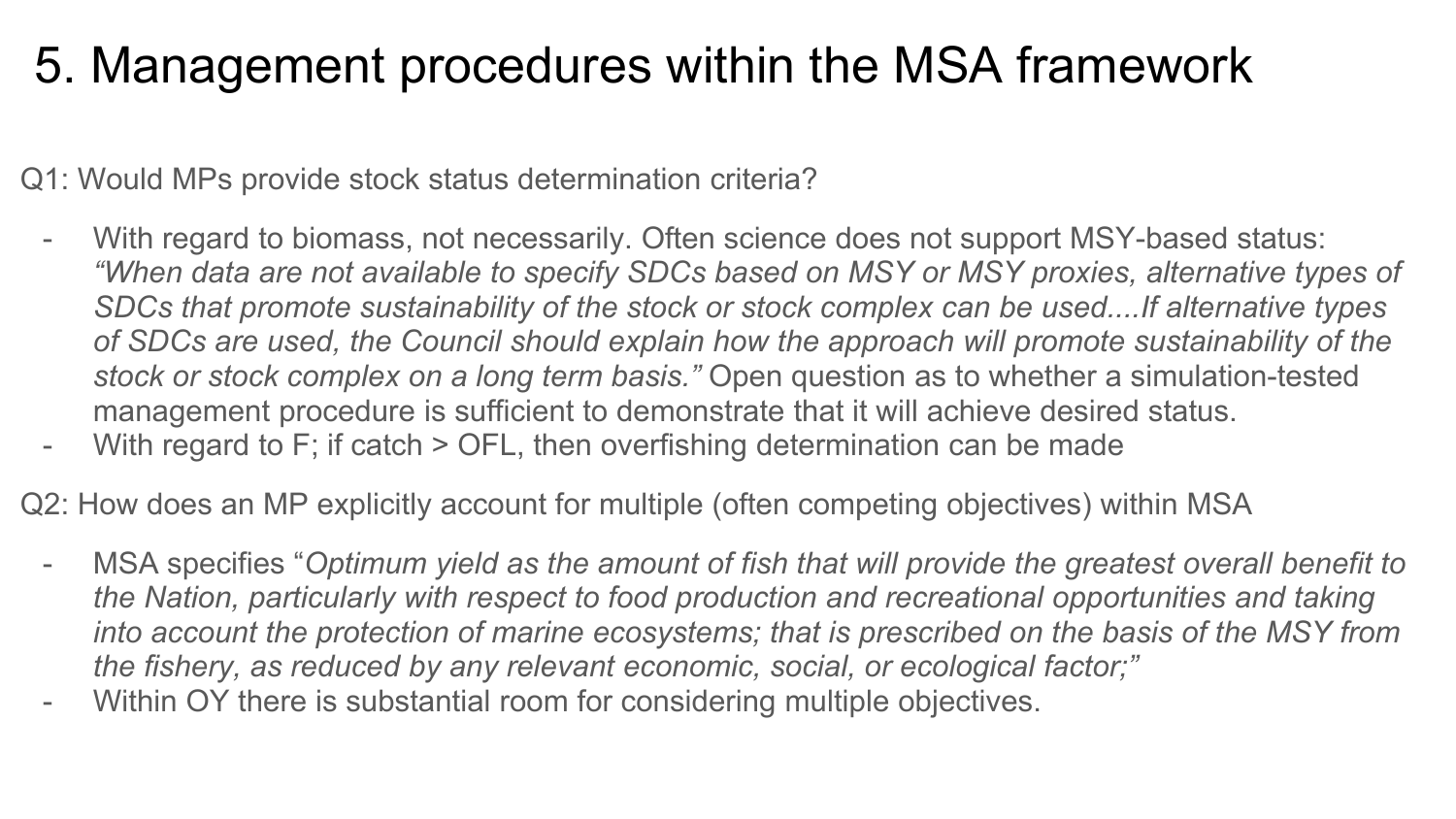#### 5.cont. Management procedures within the MSA framework

Q3: How would an MP work in practice?

- At predetermined intervals the MP 'recipe' would be followed, e.g. the CPUE indicator would be used to update ABC/OFL and the management actions (spatio-temporal-sectoral allocations or others) applied.
- Once MP adopted it would be nearly automatic and the ABC and OFL would be adjusted based on the index.
- Fishery management plan may need to fully specify the MP to allow this to be most efficient with minimal delays and additional rulemaking.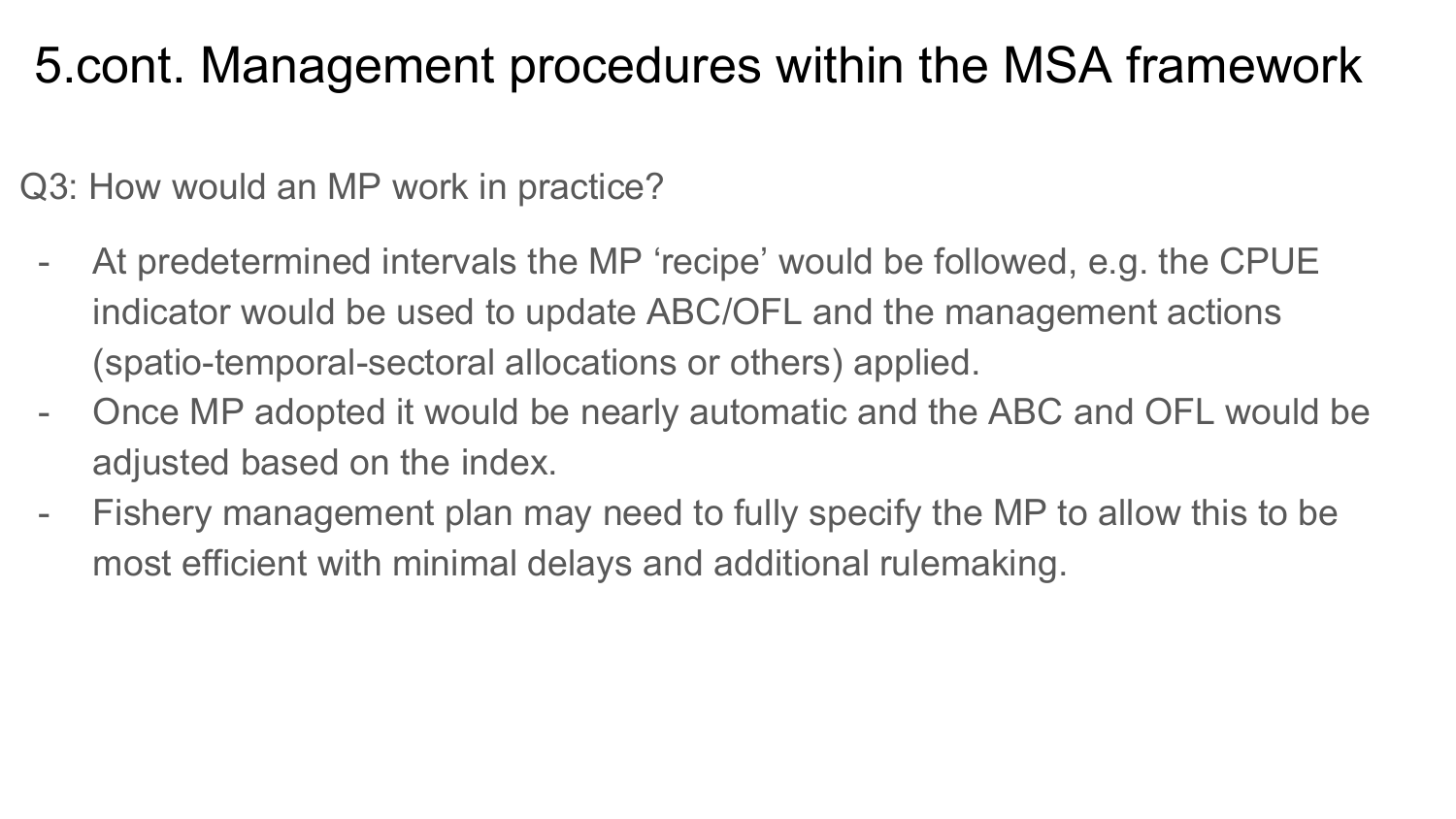#### 5.cont. Management procedures within the MSA framework

Q4: How does MSE and the resulting MP advice get peer reviewed to ensure compliance with NS2 and BSIA?

- Not fully sorted out, but either Center for Independent Expert review or SSC could review
- Once MP adopted the actual resulting ABC/OFL advice might only need cursory SSC review to ensure that extraordinary circumstances\* did not apply

\*extraordinary circumstances: provisions specified in the Fishery managemen plan that define when the Management procedure can be overridden, such as inability to update an index, environmental conditions outside of those tested in the MSE, etc.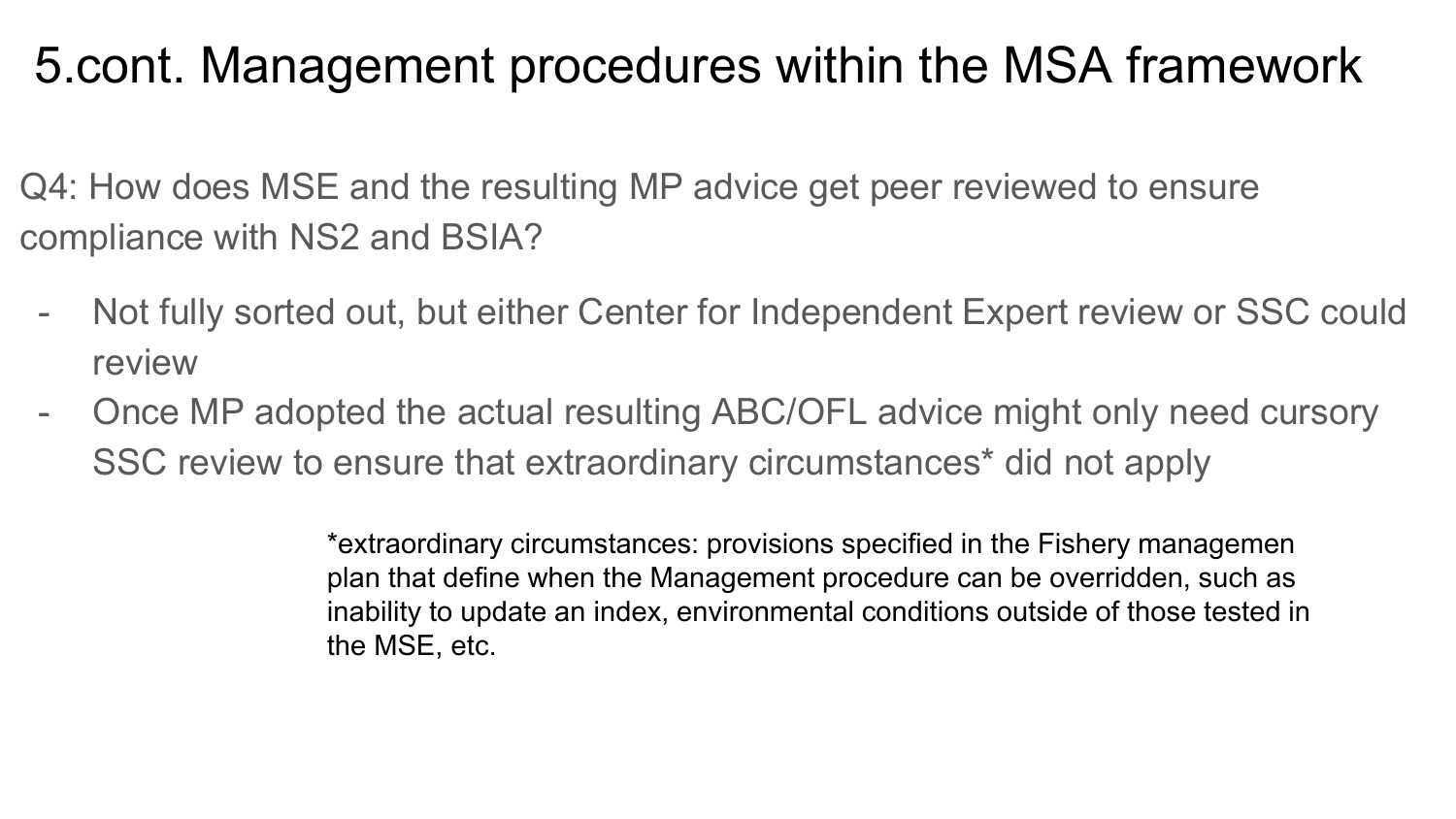#### 5.cont. Management procedures within the MSA framework

Q5: Would stock assessments still be conducted?

- Not necessarily, management procedures could provide sufficient management advice for many species such as dolphin

For stocks with existing assessments, routine, but less frequent assessments could still be conducted as health or status checks or to inform MSE reconditioning (e.g. fitting in new data, groundbreaking science, etc.)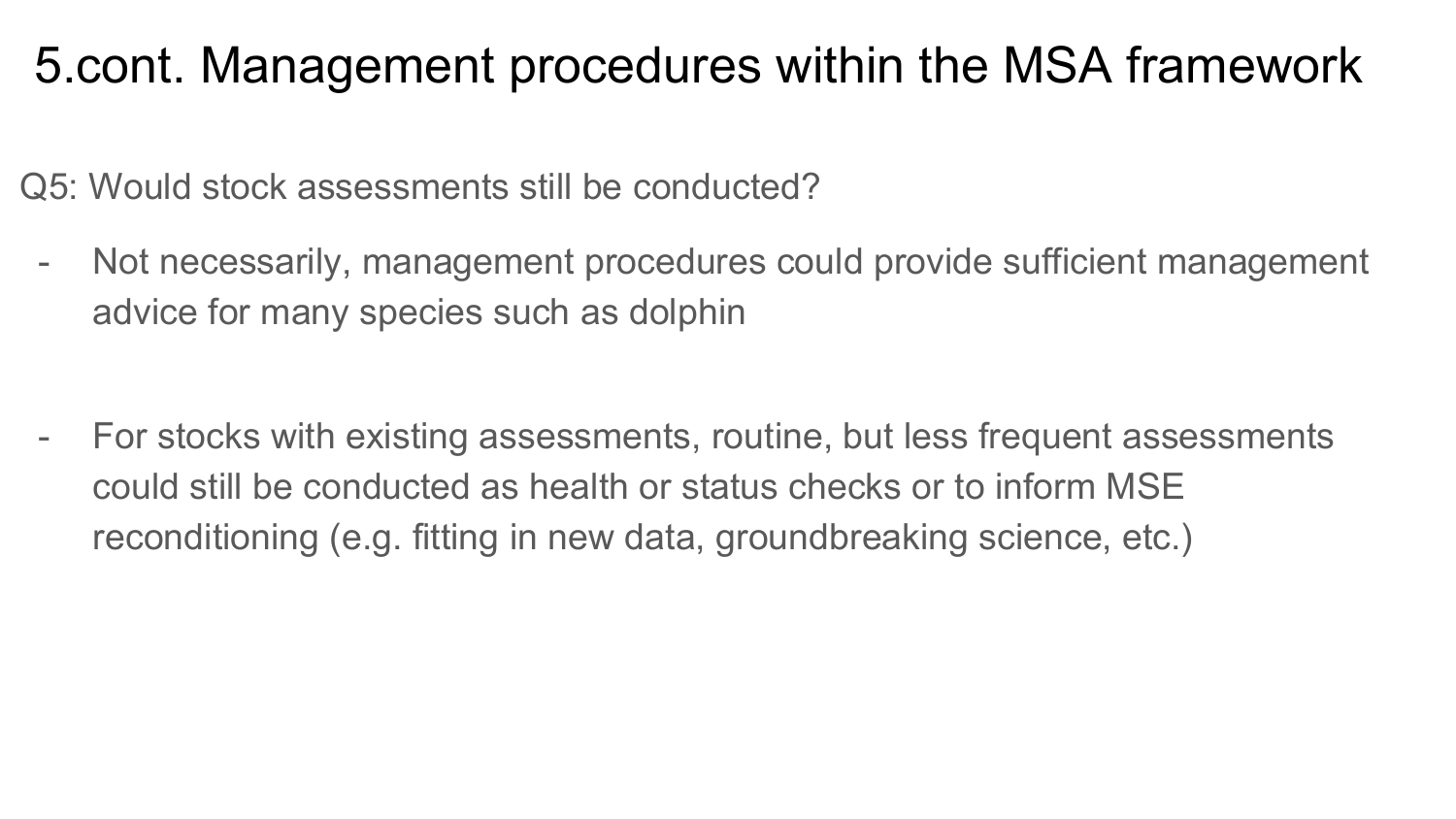## 6. Project deliverable

**Empirical management procedure** to adaptively manage dolphin through regular OFL/ABC adjustment that achieves stakeholder-defined management objectives. The MP would modify the previous ABC/OFL based on the indicator and then apply the simulation-tested management action that could involve allocations, bag or size limits and other, to be determined, actions. It would be designed to have a high probability of meeting management objectives.

Four typical objectives:

**Status** - a certain probability of B>Bmsy and F<Fmsy

**Safety**- high probability of being above a biomass limit threshold

**Yield**- maximize catch, catch rate or 'quality catch'; objectives likely differ between commercial or recreational and by state (some may desire high CPUE; others desires yield)

**Stability**- fishery stability is usually valued by commercial fishery, stability of opportunity may be valued by other fisheries. Usually a low probability of fishery closure (e.g. the antithesis of stability and yield) is desirable.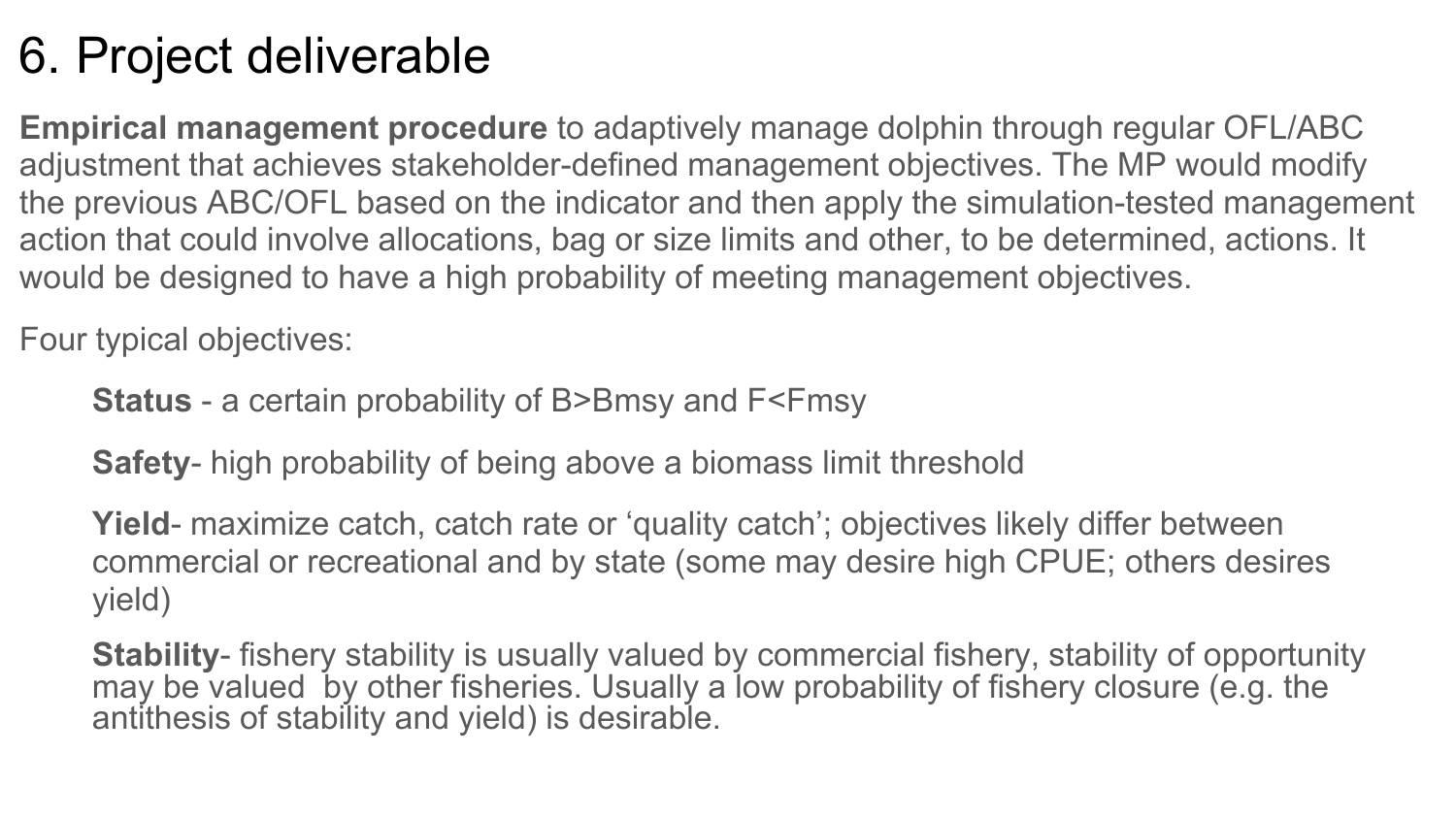# 7. Stakeholder involvement

Stakeholder involvement in MSEs is required to:

- Specify conceptual (what do people want- a good trip) and operational (e.g. 60 dolphin with X% probability on each trip) management objectives
- Identify system uncertainties to which management procedure should be tested
- Provide guidance on management procedure specifications



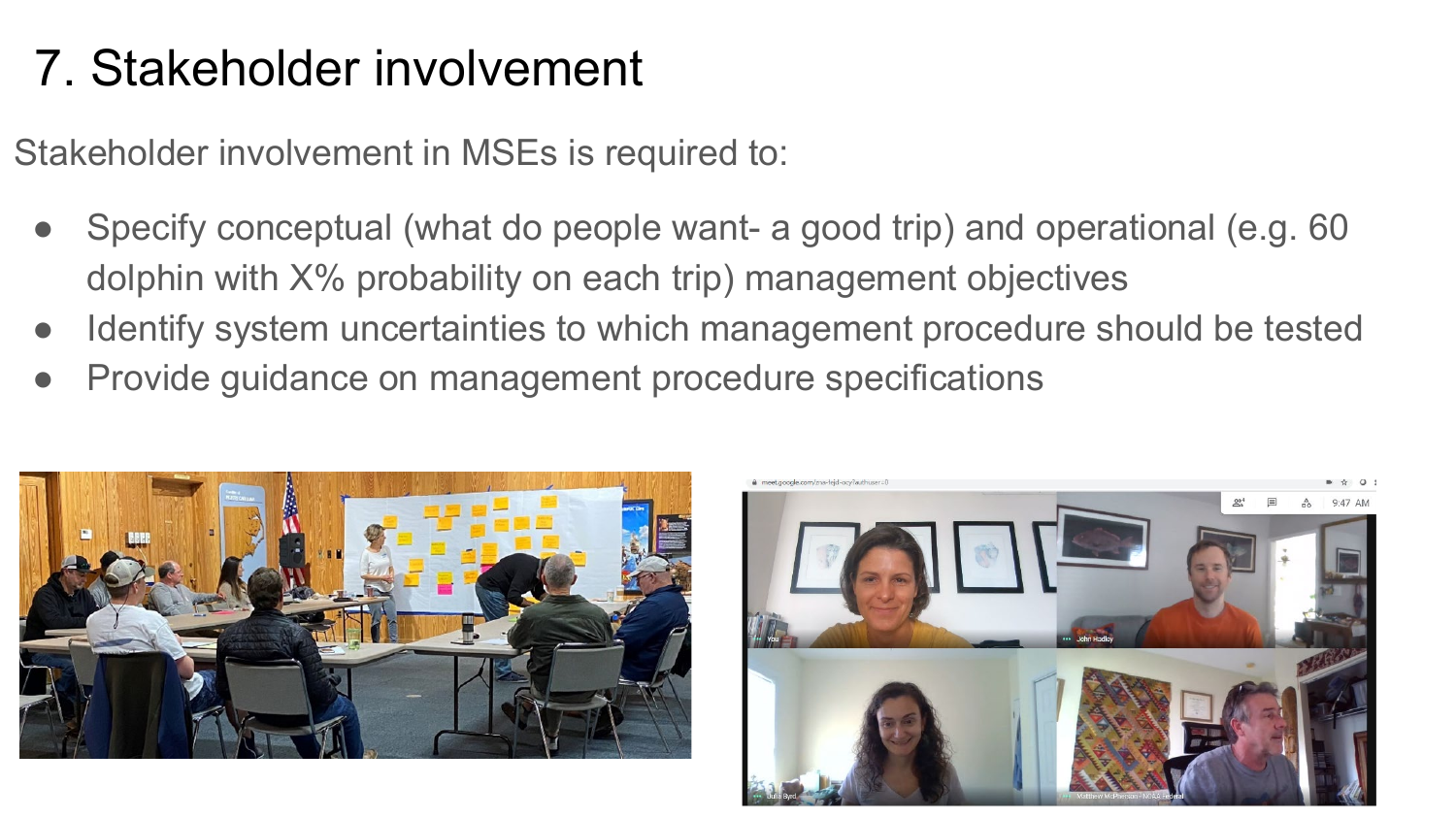#### Proposed process for soliciting "funneled" stakeholder input

Workshop 1: Broad workshop

- Open to all interested parties
- Break-out groups for sector-specific discussions
- Objectives:
	- Define conceptual management objectives
	- Receive feedback on proposed candidate MPs
	- Clarify any fishery/stock uncertainties that should be addressed within MSE
- Multiple regional workshops

Equitably select few representative stakeholders for continued involvement

Workshop 2+: Focused workshops

- Small group selected from workshop 1
- **Meeting objectives** 
	- Refine management objectives from conceptual to operational objectives
	- Requisite input to refine candidate MPs, as necessary
		- Allowable TAC restrictions, daily bag limit restrictions, closed area limits, fishing season maximum/minimum length, etc.
	- Prioritize management objectives for weighting resulting MPs
	- Overall stakeholder perspectives on MSE

Follow-up Presentation

Present results of MSE to participants and deliver materials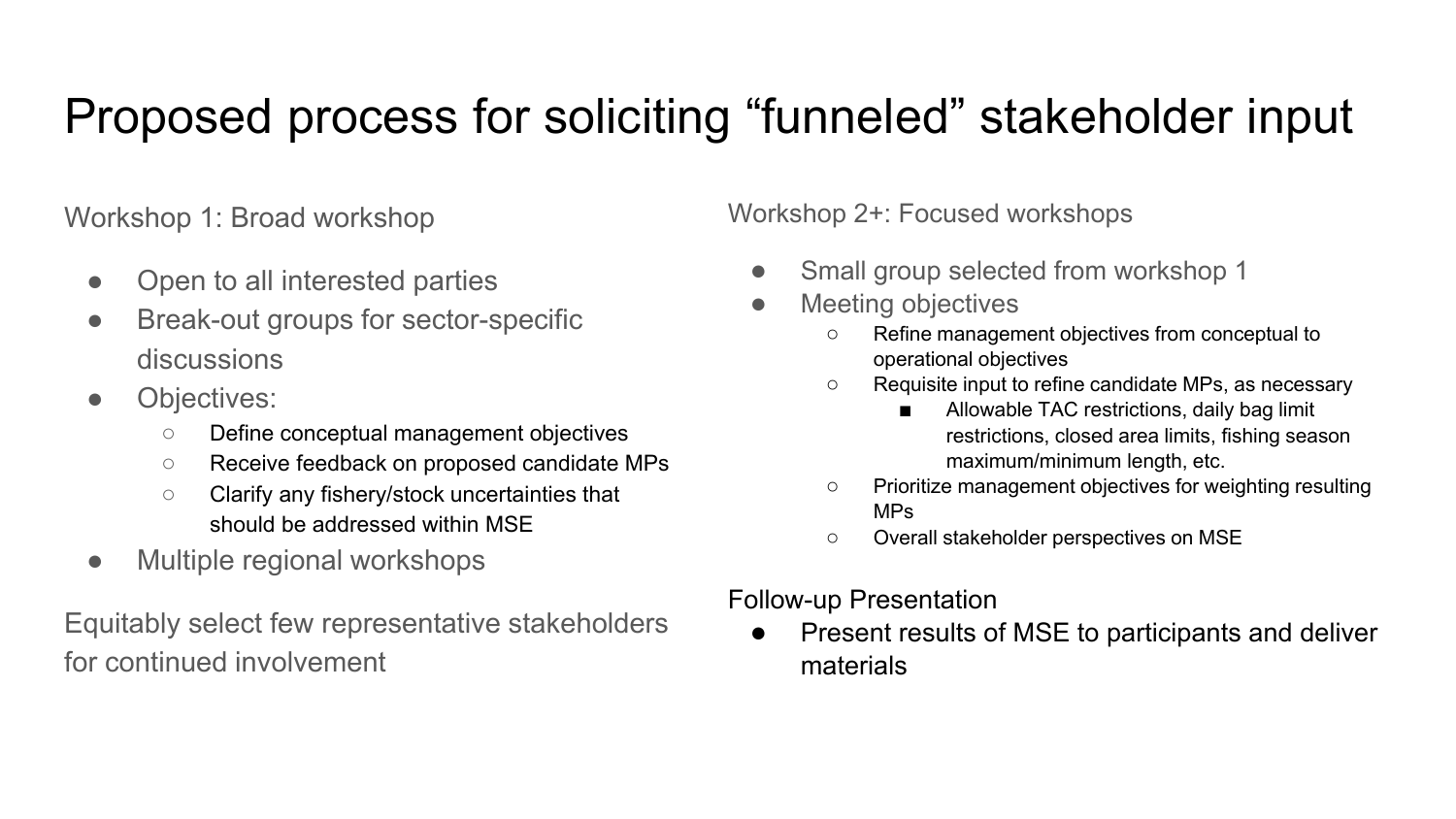## 8. Support requested of the Council and Council staff

We seek a collaboration in management procedure development

- No immediate funding requested
- Co-host stakeholder meetings
- Convene dolphin **MSE panel**\*\* with stakeholders, APs, SSC, Council staff, SEFSC staff, outside experts?
- *How would the Council like to be involved?*

\*\***MSE panel**, a group of dedicated individuals from diverse groups who will follow the entire process and act as ambassadors for it. The Council and Science Center would work together to ensure all interested stakeholder groups are represented.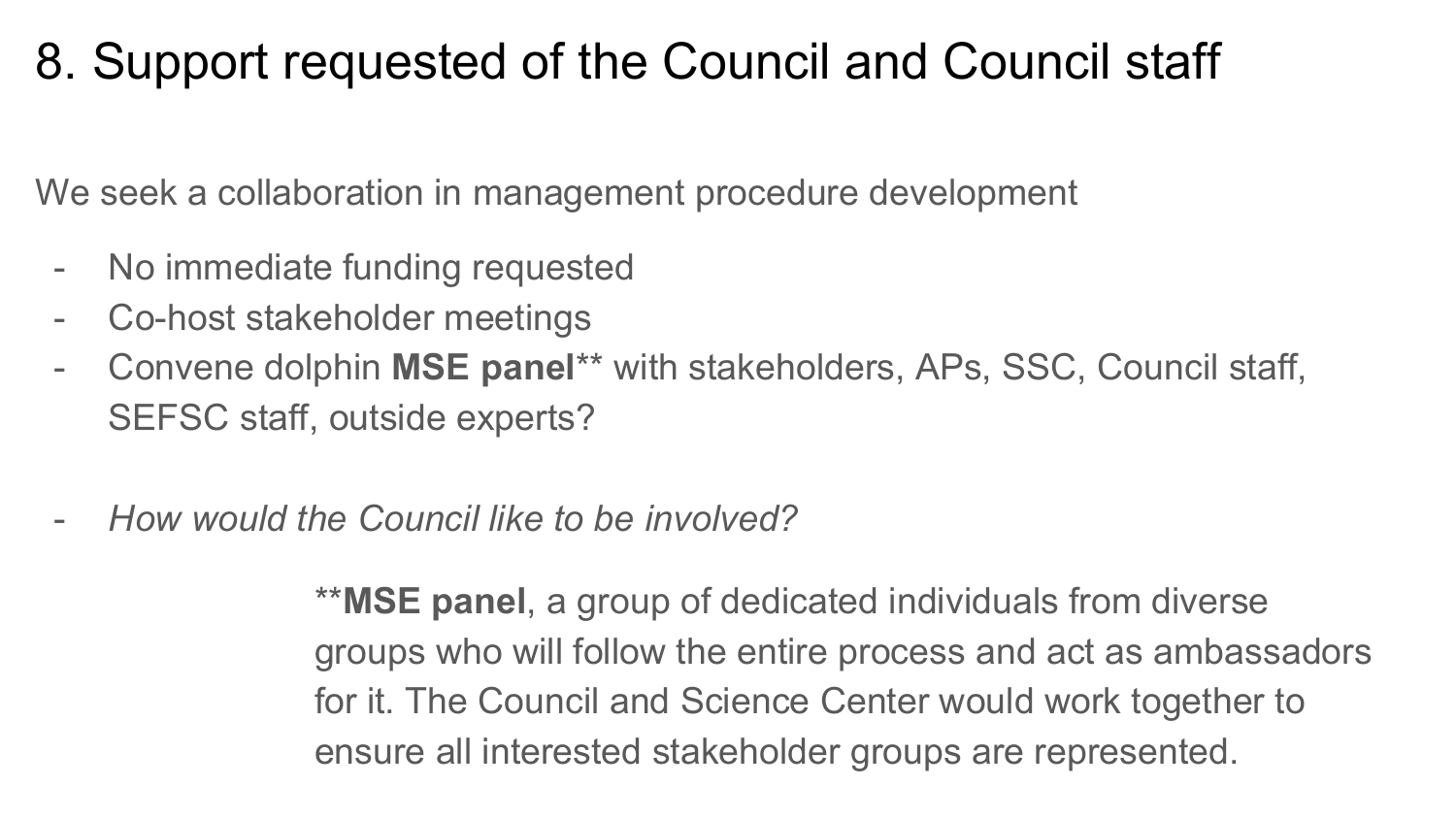## 9. Future Outlook

Council adopts an MP that reflects interannual variability in dolphin, avoids closures and localized depletions and equitably allocates fish

Who updates it? Likely SEFSC will maintain the index and will update the MP (likely annually)